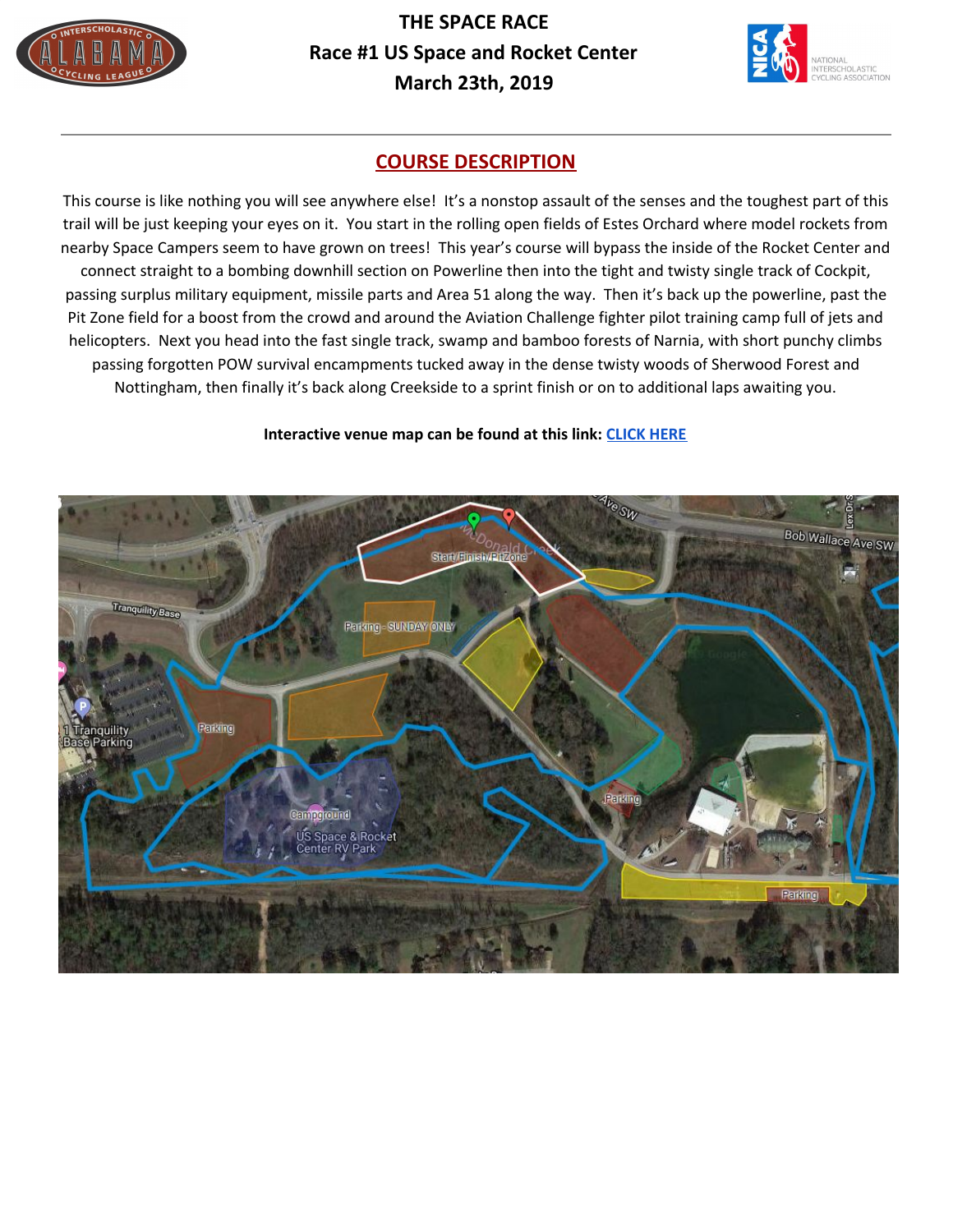



# **WEEKEND SCHEDULE**

| Saturday            |                                                                                                     |                                                                                               |  |  |
|---------------------|-----------------------------------------------------------------------------------------------------|-----------------------------------------------------------------------------------------------|--|--|
| 9:00 AM             | Volunteers Arrive for Course and Infield Set Up                                                     |                                                                                               |  |  |
| 11:00 AM            | Pit Zone opens for team set up and Check-In Opens (Teams must follow schedule times for PZ access)  |                                                                                               |  |  |
| 11:00 AM            | Course Open for Pre-Ride (Riders must be checked in and have a number plate affixed to their bikes) |                                                                                               |  |  |
| 11:00 AM - 12:00 PM |                                                                                                     | GRIT Pre-Ride (Riders must be checked in and have a number plate affixed to their bikes)      |  |  |
| 12:00-1:30 PM       |                                                                                                     | Slow Pace Pre-Ride (Riders must be checked in and have a number plate affixed to their bikes) |  |  |
| 1:30-4:00 PM        |                                                                                                     | Fast Pace Pre-Ride (Riders must be checked in and have a number plate affixed to their bikes) |  |  |
| 4:00 PM             | Check-In Closes                                                                                     |                                                                                               |  |  |
| 4:00 PM             | Course Closed for Pre-Ride (No riders will be allowed on the course after pre-ride closes)          |                                                                                               |  |  |
| 4:30 PM             | Middle School TT Begins                                                                             |                                                                                               |  |  |
| 6:30 PM             |                                                                                                     | Middle School TT Awards                                                                       |  |  |
|                     |                                                                                                     |                                                                                               |  |  |
| Sunday              |                                                                                                     |                                                                                               |  |  |
| 7:30 AM             | Pit Zone opens for team set up and Check-In/Late Registration Opens                                 |                                                                                               |  |  |
|                     | Course Open for Pre-Ride (Riders must be checked in and have a number plate affixed to their bikes) |                                                                                               |  |  |
| 8:30 AM             | Course Closed for Pre-Ride (No riders will be allowed on the course after pre-ride closes)          |                                                                                               |  |  |
|                     | Coaches Meeting (Mandatory attendance for 1 coach representative from each team)                    |                                                                                               |  |  |
| 9:00 AM             | Devotional                                                                                          |                                                                                               |  |  |
| 9:30 AM             | Wave 1 Start                                                                                        |                                                                                               |  |  |
| 11:15 AM            | Wave 2 Start                                                                                        |                                                                                               |  |  |
| 12:00 PM            | Wave 3 Start                                                                                        |                                                                                               |  |  |
| 1:00 PM             | Wave 4 Start                                                                                        |                                                                                               |  |  |
| 3:00 PM             |                                                                                                     | Racing Concludes and Pit Zone opens for team area take down                                   |  |  |
|                     |                                                                                                     | Course and InField Break Down Begins                                                          |  |  |
| 3:30 PM             |                                                                                                     | <b>Awards Ceremony</b>                                                                        |  |  |

**www.alabamamtb.org**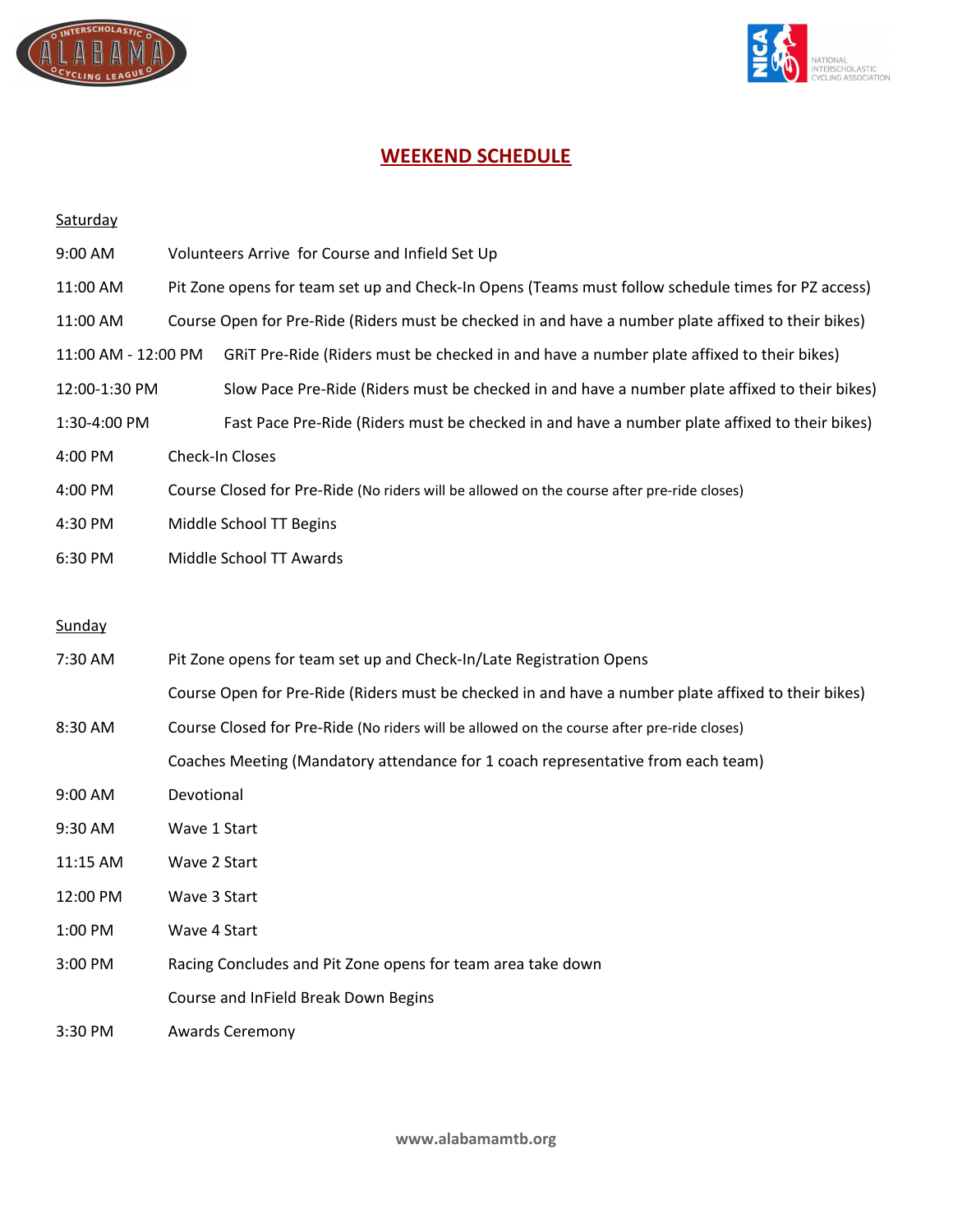



# **PRE-RIDE**

Course is open for pre-ride Saturday (11:00 AM–4:00 PM) and Sunday morning (7:30 AM–8:30 AM) We recommend all riders pre-ride the course. *Please pass course workers with great care.* \*\*\*ALL RIDERS (STUDENTS AND COACHES) MUST HAVE A NUMBER PLATE AFFIXED TO THE FRONT OF THEIR BIKE TO **BE ON THE COURSE DURING THE PRE-RIDE\*\*\***

### **ADDRESS AND DIRECTIONS**

U.S. Space & Rocket Center, One Tranquility Base, Huntsville, AL 35805 • (256) 837-3400 • 1-800-637-7223 [www.rocketcenter.com](http://www.rocketcenter.com/)

| <b>DIRECTIONS FROM WEST I-65</b><br>Exit Interstate I-65 at exit #340, I-565 East to<br>$\bullet$<br>Huntsville<br>• Travel East on I-565 16 miles<br>Just after the giant Saturn 5 rocket take exit 15<br>$\bullet$<br>to Madison Pike, Sparkman Dr and Bob Wallace<br>Ave.<br>Take first right to Tranquility Base Rd, follow signs<br>$\bullet$<br>to U.S. Space & Rocket Center. Pit-Zone is a quick<br>first left towards Aviation Challenge. | <b>DIRECTIONS FROM EAST HWY 72</b><br>Travel west on Hwy 72 from Scottsboro until it<br>$\bullet$<br>becomes I-565 West<br>Just before the giant Saturn 5 Rocket take exit<br>15 to Madison Pike, Sparkman Dr and Bob<br>Wallace Ave.<br>Straight through light and take second left to<br>Tranquility Base Rd and follow signs to U.S. Space<br>& Rocket Center. Pit-Zone is a quick first left<br>towards Aviation Challenge. |
|----------------------------------------------------------------------------------------------------------------------------------------------------------------------------------------------------------------------------------------------------------------------------------------------------------------------------------------------------------------------------------------------------------------------------------------------------|---------------------------------------------------------------------------------------------------------------------------------------------------------------------------------------------------------------------------------------------------------------------------------------------------------------------------------------------------------------------------------------------------------------------------------|
|----------------------------------------------------------------------------------------------------------------------------------------------------------------------------------------------------------------------------------------------------------------------------------------------------------------------------------------------------------------------------------------------------------------------------------------------------|---------------------------------------------------------------------------------------------------------------------------------------------------------------------------------------------------------------------------------------------------------------------------------------------------------------------------------------------------------------------------------------------------------------------------------|

# **PARKING**

Vehicles must park in the designated parking areas identified on the map above and marked with signs on race day.

There will be shuttled overflow parking at the Rocket Center **only** as needed. All vehicles must abide by the instructions

of parking volunteers and/or league staff. Any violators risk imposition of penalties against their respective teams.

Handicap parking is available at the area marked in blue.

### **PARKING AREA DIRECTLY IN FRONT OF ROCKET LAUNCH AREA (SEE MAP) IS CLOSED ON SATURDAY**

### **PIT ZONE INFORMATION AND RULES**

- Teams must abide by the published schedule for Pit Zone access
- Pit Zone is open to vehicles for drop off/pick up only and no parked vehicles allowed in the Pit Zone area.
- Teams must immediately load/unload and park in the designated parking areas.
- No Smoking at this venue
- No inappropriate language allowed in Pit Zone
- Any conflicts and/or disputes with any race official or volunteer shall not be dealt with in the Pit Zone

### Any violation of the above rules may result in a team penalty and/or expulsion from the Pit Zone and Infield area.

**www.alabamamtb.org**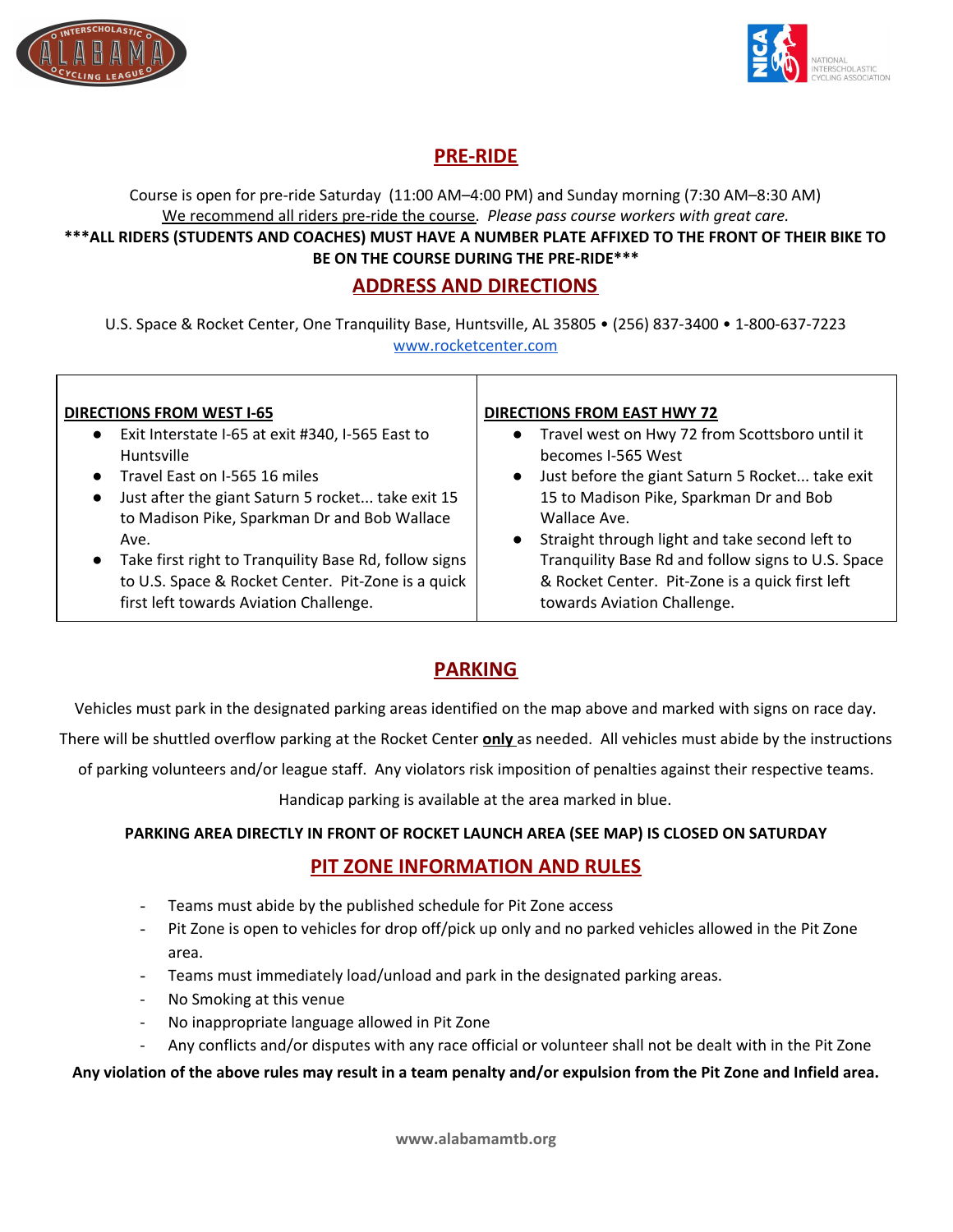



# **REGISTRATION**

### **Online registration closes the Tuesday prior to each race at 12:00 midnight**.

Students must be registered and "race-ready" for the season prior to this date. (race plates will be assigned at this time).

### **Race Ready Checklist:**

Pit Zone information entered ? NICA Fee and League Fee paid ? Release forms signed electronically ?

**On-site race registration will incur a \$10 late fee payment**. To avoid long lines and late fees, please register for the race online. There is no on-site league registration available, only race registration and you must complete registration at least one hour prior to your start time.

On-site registration is only available during the following times:

11:00 AM - 4:00 PM Saturday

7:30 AM - 12:00 PM Sunday

# **FOOD SERVICE**

**Beast [Mode](http://beastmodefoodtruck.com/) - Saturday and Sunday** Devil [Dawgs:](http://www.devildawgsconcessions.com/) Sunday [Nelchies](https://www.nelchiescajun.com/) Cajun: Saturday & Sunday

**www.alabamamtb.org**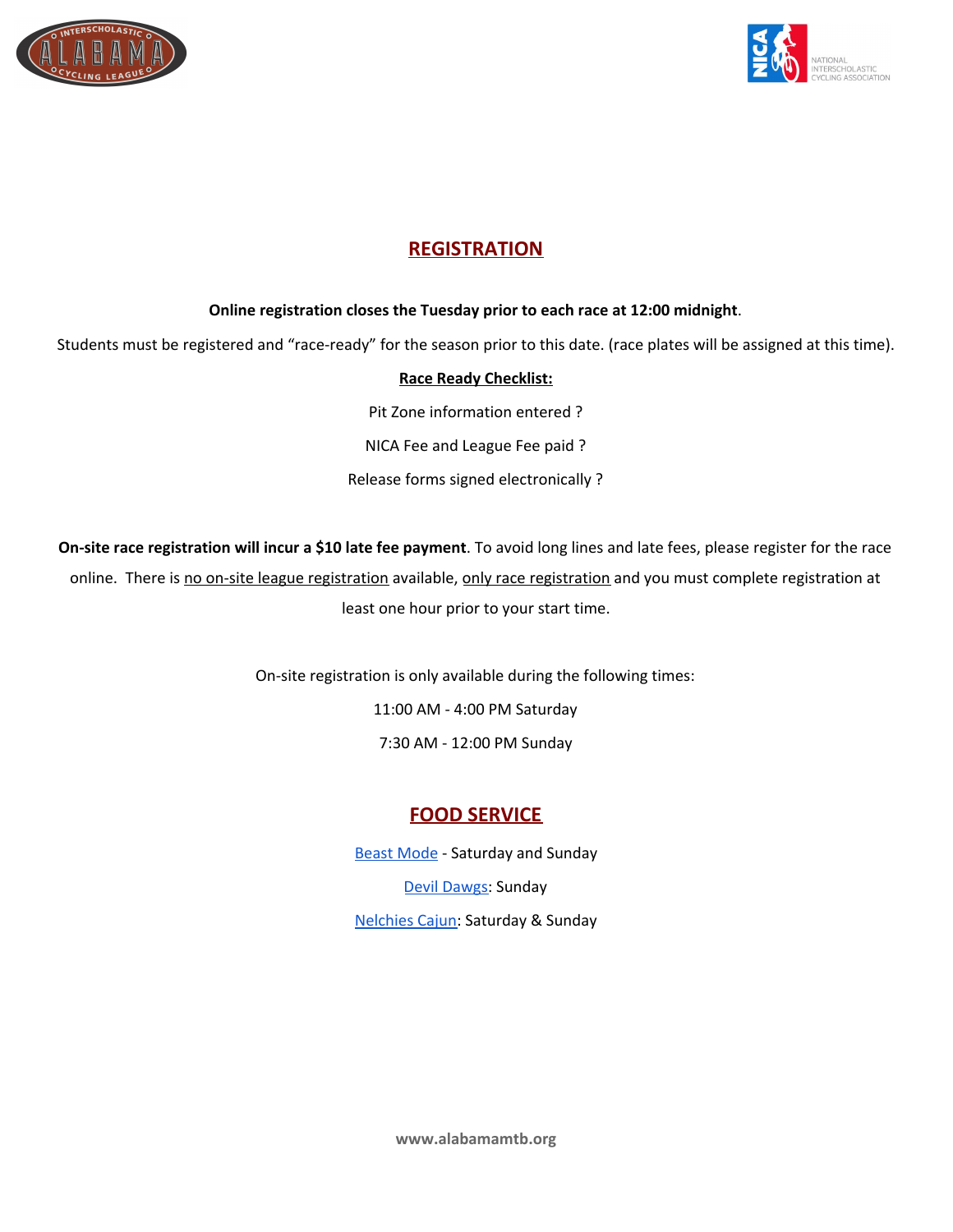



### **SUPPORT FROM**



### **ACCOMMODATIONS**

**Onsite camping**- Both primitive and onsite camping is available at the venue. All campers must use the following links to register and pay in advance.

- Primitive Tent Camping at Aviation Challenge \$25/tent/night : [REGISTRATION](https://www.eventbrite.com/e/alabama-league-race-1-us-space-and-rocket-center-camping-tickets-58382527712) LINK
- 27 RV Sites, Full Hook-Ups: <http://www.spacecamp.com/travel/rvpark>

### **Aviation Challenge Bunk House** - NO LONGER AVAILABLE

**Hotels-** Hotels are located within 5 minutes of the race location. Please call in advance to make reservations:

#### **Marriott of Huntsville**

5 Tranquility Base Huntsville, AL 35805 256-830-2222 Contact: Malaysia Denton

#### **Hilton Garden Inn Space Center**

4801 Governor's House Drive Huntsville, AL 35805 256-430-1778 Contact: Amy Flaugher

# **Spring Hill Suites by Marriott** 745 Constellation Drive SE

Huntsville, AL 35801 256-713-1143 Contact: Gennifer Gordon

#### **Double Tree by Hilton**

6000 Memorial Parkway Huntsville, AL 35802 256-882-9400 Contact: Robert Lewis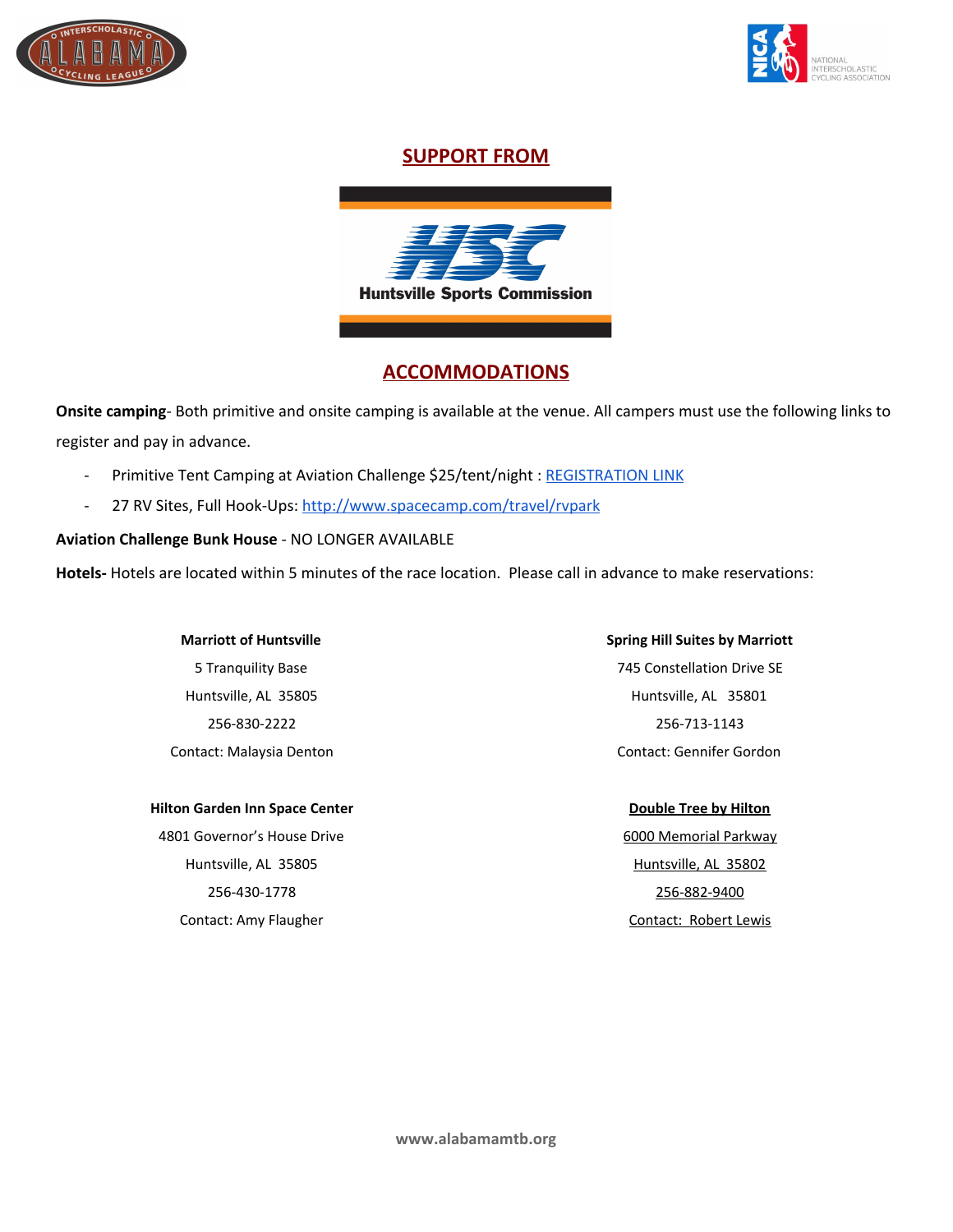



# **OTHER IMPORTANT VENUE NOTES**

No dogs off leash please!

No open fires in the team pit area

Campfires must be in self contained fire pits, no campfires directly on the ground

# **VOLUNTEERS NEEDED**

Volunteers make our races happen, [CLICK](http://signup.com/go/nemW1i) HERE to learn more and to sign up.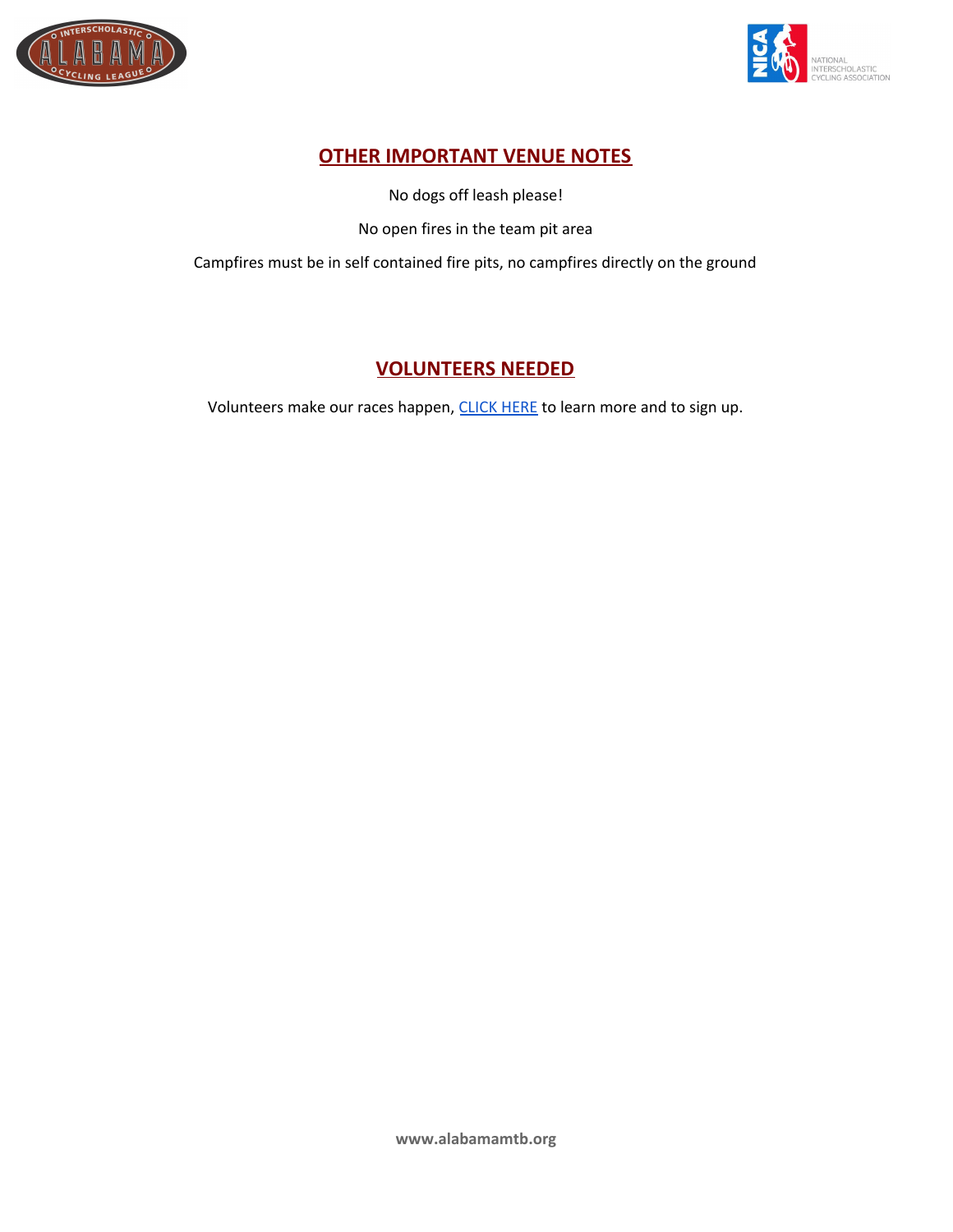



# **DETAILED WAVE SCHEDULE SATURDAY**

| Category                                                                                                           | <b>Start Time</b> | Laps | <b>Approx. Duration</b> | <b>Race Plates</b> |  |  |  |  |  |
|--------------------------------------------------------------------------------------------------------------------|-------------------|------|-------------------------|--------------------|--|--|--|--|--|
| WAVE 1 (Middle School Time Trial - Individual starts within each group at approximately 10 second intervals with a |                   |      |                         |                    |  |  |  |  |  |
| 3 minute gap between categories)                                                                                   |                   |      |                         |                    |  |  |  |  |  |
| 8th Grade Boys                                                                                                     | 4:30 PM           | 1    | 45 Minutes or Less      | 6000-6085          |  |  |  |  |  |
| 7th Grade Boys                                                                                                     | $4:50 \text{ PM}$ | 1    | 45 Minutes or Less      | 5000-5075          |  |  |  |  |  |
| 6th grade Boys                                                                                                     | $5:00$ PM         | 1    | 45 Minutes or Less      | 4000-4055          |  |  |  |  |  |
| WAVE 2 (Middle School Time Trial - Individual starts within each group at approximately 10 second intervals with a |                   |      |                         |                    |  |  |  |  |  |
| 3 minute gap between categories)                                                                                   |                   |      |                         |                    |  |  |  |  |  |
| 8th Grade Girls                                                                                                    | 5:15 PM           | 1    | 45 Minutes or Less      | 3000-3020          |  |  |  |  |  |
| 7th Grade Girls                                                                                                    | $5:20$ PM         | 1    | 45 Minutes or Less      | 2000-2020          |  |  |  |  |  |
| 6th Grade Girls                                                                                                    | 5:25 PM           | 1    | 45 Minutes or Less      | 1000-1025          |  |  |  |  |  |